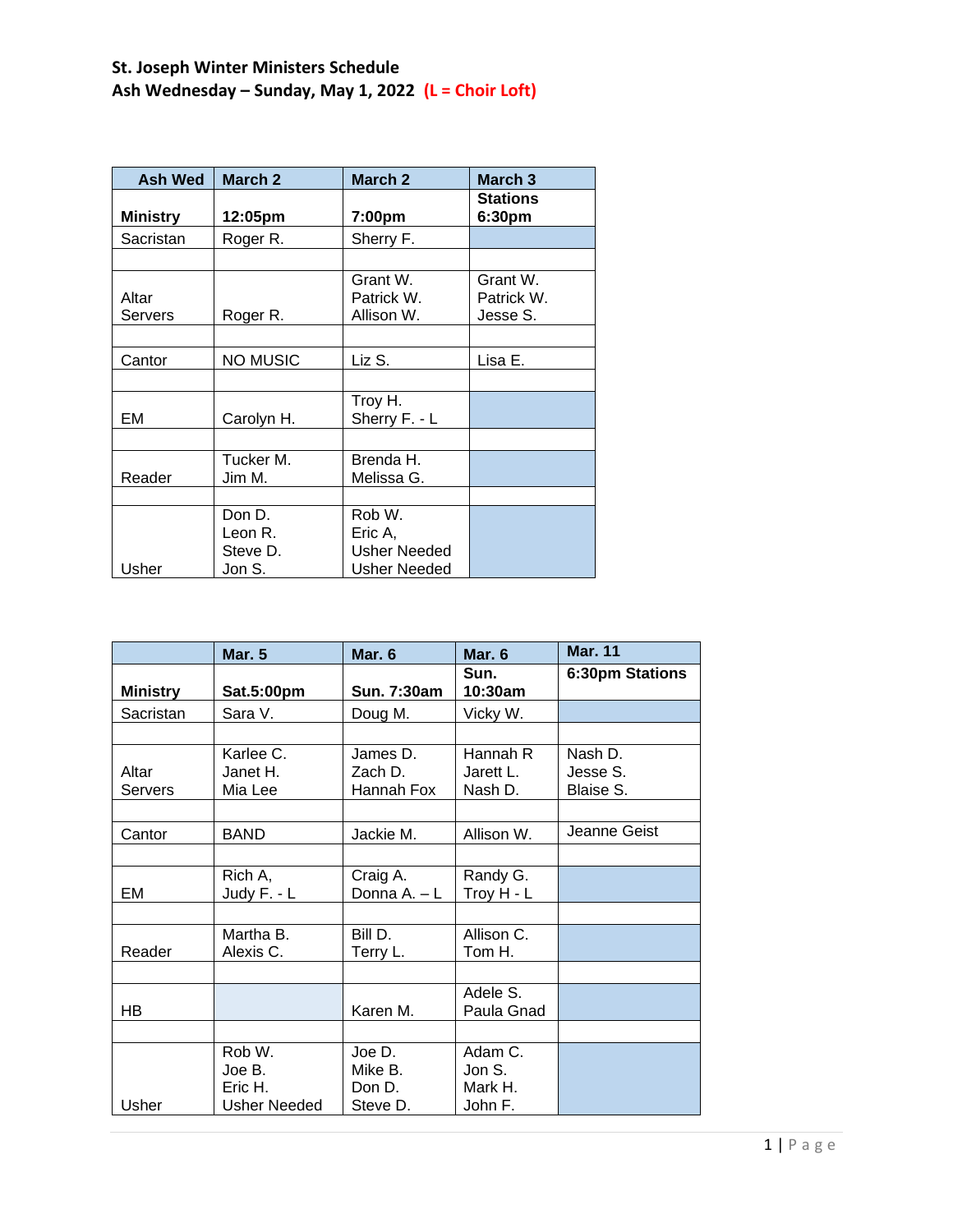|                 | <b>Mar. 12</b>      | <b>Mar. 13</b> | <b>Mar. 13</b> | <b>Mar. 18</b>  |
|-----------------|---------------------|----------------|----------------|-----------------|
| <b>Ministry</b> | Sat.5:00pm          | Sun. 7:30am    | Sun. 10:30am   | 6:30pm Stations |
| Sacristan       | Barb B.             | Sherry F.      | Shirley D.     |                 |
|                 |                     |                |                |                 |
|                 | Adler B.            |                | Faith S.       | Jacob S.        |
| Altar           | Peyton S.           | Will L.        | Grace S.       | Gordon S.       |
| Servers         | Karlee C.           | Parker L.      | Caroline P.    | Paul S.         |
|                 |                     |                |                |                 |
| Cantor          | Liz S.              | Christie T.    | Katy W.        | Liz S.          |
|                 |                     |                |                |                 |
|                 | Mary S.             | Shaun L.       |                |                 |
| EM              | Dorothy S - L       | Tucker M. - L  | Andy M.        |                 |
|                 |                     |                |                |                 |
|                 | Joyce D.            | Jim M.         | Joyce R.       |                 |
| Reader          | Melissa G.          | Terry L.       | Carolyn H.     |                 |
|                 |                     |                |                |                 |
|                 |                     | Shaun L.       | Andy M.        |                 |
| HВ              |                     | Irvin L.       | Vicky W.       |                 |
|                 |                     |                |                |                 |
|                 | Rob W.              | Bruce G.       | John F.        |                 |
|                 | Joe Billinger       | Leon R.        | Adam C.        |                 |
|                 | Eric Haas           | Jerry R.       | Jon S.         |                 |
| Usher           | <b>Usher Needed</b> | Jeff S.        | Mark H.        |                 |

|                  | <b>Mar. 19</b>                                     | <b>Mar. 20</b>                             | <b>Mar. 20</b>                          | <b>Mar. 25</b>                   |
|------------------|----------------------------------------------------|--------------------------------------------|-----------------------------------------|----------------------------------|
| <b>Ministry</b>  | Sat.5:00pm                                         | Sun. 7:30am                                | Sun. 10:30am                            | 6:30pm Stations                  |
| Sacristan        | Sarah V.                                           | Kevin A.                                   | Vicky W.                                |                                  |
|                  |                                                    |                                            |                                         |                                  |
| Altar<br>Servers | Carson P.<br>Caden P.<br>Jace W.                   | Blaise S.<br>Evan S.                       | Jacob S.<br>Paul S.<br>Jesse S.         | Karlee C.<br>Mia L.<br>Hannah F. |
|                  |                                                    |                                            |                                         |                                  |
| Cantor           | Choir                                              | Anita W.                                   | Delaney S.                              | Renee M.                         |
|                  |                                                    |                                            |                                         |                                  |
| EM               | Martha B<br>Ann $H - L$                            | Steve D.<br>Kevin A. - L                   | Sharon R.<br>$Rich R. - L$              |                                  |
|                  |                                                    |                                            |                                         |                                  |
| Reader           | Sara V.<br>Rachel W.                               | Jeanne R.<br>Kimberly S.                   | Kim S,<br>Brenda T.                     |                                  |
|                  |                                                    |                                            |                                         |                                  |
| HB               |                                                    | Ann H.<br>Judy D.                          | Barb W.<br>Andy M.                      |                                  |
|                  |                                                    |                                            |                                         |                                  |
| Usher            | Rob W.<br>Joe Billinger<br>Eric Haas<br>Need Usher | Nick F.<br>Leon R.<br>Zach S.<br>Debbie S. | Eric A.<br>Adam C.<br>Jon S.<br>Mark H. |                                  |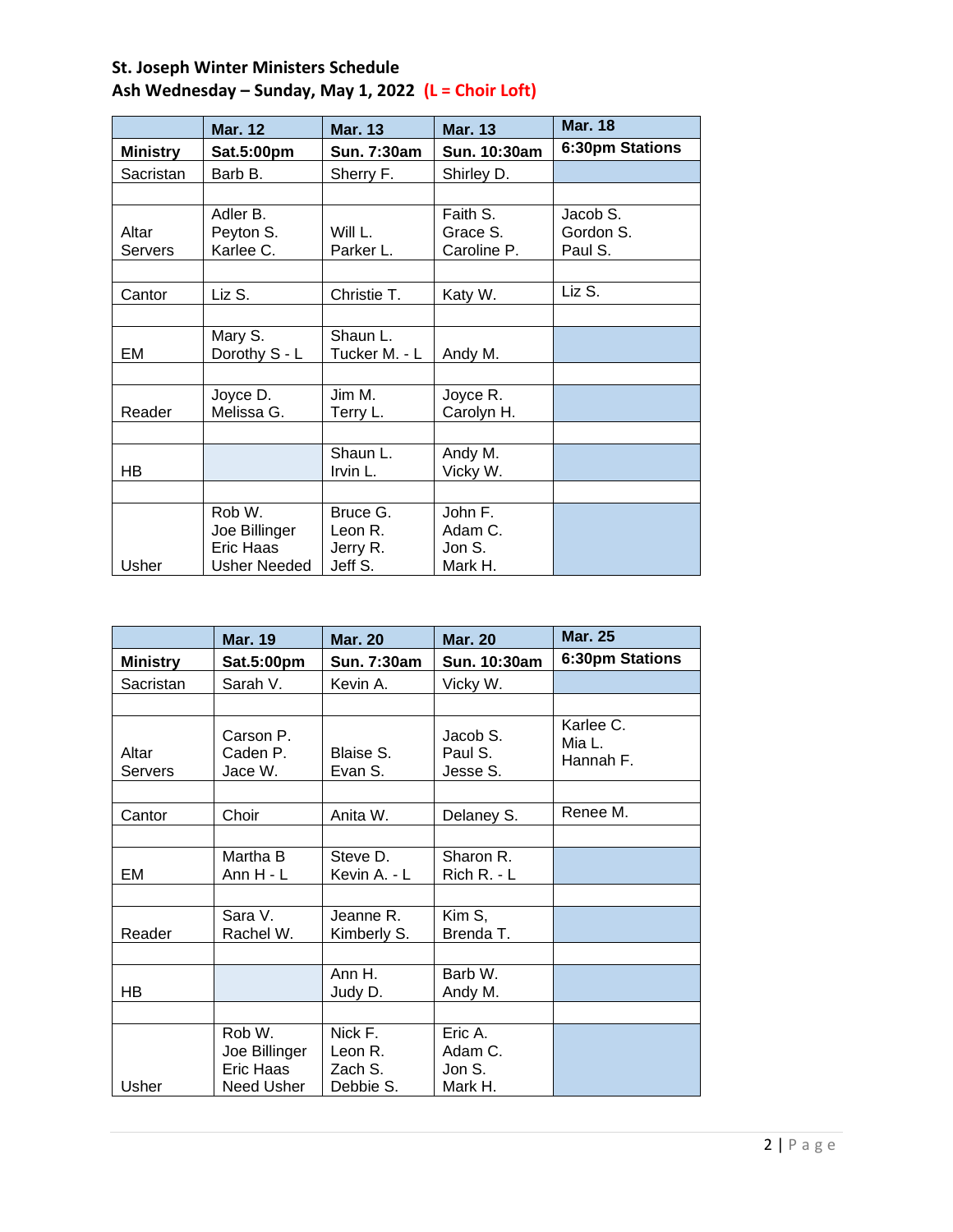#### **St. Joseph Winter Ministers Schedule Ash Wednesday – Sunday, May 1, 2022 (L = Choir Loft)**

### **Wednesday, March 23rd – 7:00pm, Confirmation**

Servers – James Dickman, Kyzer Fox, Evan Staab, Grant Weber, Jace Wentling Cantor - Choir Readers - Students EMs – Becky Newell - Choir

|                 | <b>Mar. 26</b> | <b>Mar. 27</b> | <b>Mar. 27</b>   | <b>April 1</b>  |
|-----------------|----------------|----------------|------------------|-----------------|
| <b>Ministry</b> | Sat.5:00pm     | Sun. 7:30am    | Sun. 10:30am     | 6:30pm Stations |
| Sacristan       | Barb B.        | Doug M.        | Vicky W.         |                 |
|                 |                |                |                  |                 |
|                 | Janet H.       |                | Kenneth W.       | Kenneth W       |
| Altar           | Caden P.       | Roger R.       | Kendall W.       | Kendall W.      |
| Servers         | Carson P.      | Hannah F.      | Hannah R.        | Will L.         |
|                 |                |                |                  |                 |
| Cantor          | Jackie M.      | Christie T.    | Krysten E.       | Nick S.         |
|                 |                |                |                  |                 |
|                 | Michele F.     | Kelli Flax     | Andy M.          |                 |
| EM              | Barb W. - L    | Linda G - L.   | Joyce M. - L     |                 |
|                 |                |                |                  |                 |
|                 | Tim F.         | Laura S.       | Brenda T.        |                 |
| Reader          | Ann H,         | Bill D.        | Shirley D.       |                 |
|                 |                |                |                  |                 |
|                 |                | Steve D.       | <b>Troy Haas</b> |                 |
| HB              |                | Shaun L.       | Paula Gnad       |                 |
|                 |                |                |                  |                 |
|                 | Rob W.         | Joe D.         | Eric A.          |                 |
|                 | Joe Billinger  | Mike B.        | John F.          |                 |
|                 | Eric Haas      | Don D.         | Jon S.           |                 |
| Usher           | Need Usher     | Jefef S.       | Mark H.          |                 |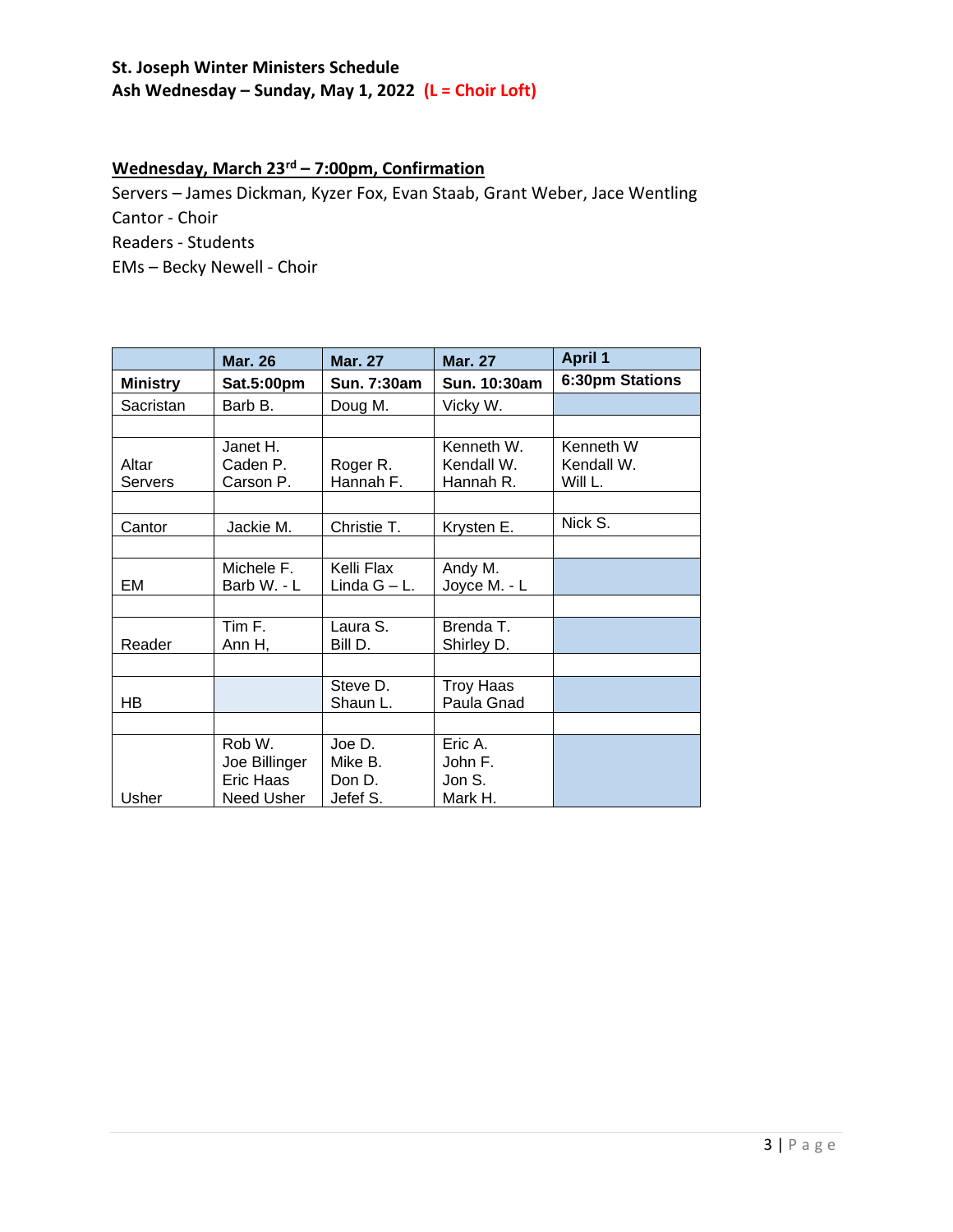# **St. Joseph Winter Ministers Schedule Ash Wednesday – Sunday, May 1, 2022 (L = Choir Loft)**

|                 | <b>April 2</b> | <b>April 3</b> | <b>April 3</b> | <b>April 8</b>  |
|-----------------|----------------|----------------|----------------|-----------------|
| <b>Ministry</b> | Sat.5:00pm     | Sun. 7:30am    | Sun. 10:30am   | 6:30pm Stations |
| Sacristan       | Sarah V.       | Doug M.        | Vicky W.       |                 |
|                 |                |                |                |                 |
|                 | Jace W.        |                | Jarett L.      | Brogan Z.       |
| Altar           | Adler B.       | James D.       | Patrick W.     | Madox Z.        |
| Servers         | Peyton S.      | Zach D.        | Grant W.       | Grant W.        |
|                 |                |                |                |                 |
| Cantor          | BAND           | Liz S.         | Lisa E.        | Renee M.        |
|                 |                |                |                |                 |
|                 | Rachel W.      | Jim Mall       | Randy G        |                 |
| EM              | Joyce D. - L   | Jill Mall - L  | Barb $W - L$ . |                 |
|                 |                |                |                |                 |
|                 | Alexis C.      | Terry L.       | Dustin R.      |                 |
| Reader          | Martha B.      | Cathy V.       | Rebekah S.     |                 |
|                 |                |                |                |                 |
|                 |                | Karen M.       | Adele S.       |                 |
| HB              |                | Shaun L.       | Vicky W.       |                 |
|                 |                |                |                |                 |
|                 | Rob W.         | Mike B.        | Eric A.        |                 |
|                 | Joe Billinger  | Jeff S.        | Adam C.        |                 |
|                 | Eric Haas      | Zach S.        | John F.        |                 |
| Usher           | Need Usher     | Debbie S.      | Mark H.        |                 |

| Palm Sun        | <b>April 9</b>   | April 10           | <b>April 10</b> |
|-----------------|------------------|--------------------|-----------------|
| <b>Ministry</b> | Sat.5:00pm       | <b>Sun. 7:30am</b> | Sun. 10:30am    |
| Sacristan       | Barb B.          | Sherry F.          | Shirley D.      |
|                 |                  |                    |                 |
|                 |                  |                    | Brogan Z.       |
|                 | Karlee C         |                    | Madox Z.        |
| Altar           | Mia Lee          | Will $L$ .         | Jesse S.        |
| Servers         | Adler B.         | Parker L.          | Grant W.        |
|                 |                  |                    |                 |
| Cantor          | Jackie M.        | Anita W.           | Nick S.         |
|                 |                  |                    |                 |
|                 | Michele F.       | Nicole L.          | Barb W.         |
| EМ              | Mary $S. - L.$   | Terry L - L        | Nathan S. - L   |
|                 |                  |                    |                 |
|                 | Tim F. $(V)$     | Karen M.           | Tom H. $(V)$    |
| Reader          | Joyce D. (N)     | Tucker M.          | Rebekah S (N)   |
|                 |                  |                    |                 |
|                 |                  | Irvin L.           | Barb W.         |
| НB              |                  | Ann H.             | Andy M.         |
|                 |                  |                    |                 |
|                 | Rob W.           | Jerry R.           | Eric A.         |
|                 | Joe Billinger    | Steve D.           | Adam C.         |
|                 | <b>Eric Haas</b> | Mike Brull         | Jon S.          |
| Usher           | Need Usher       | Jeff S,            | Mark H.         |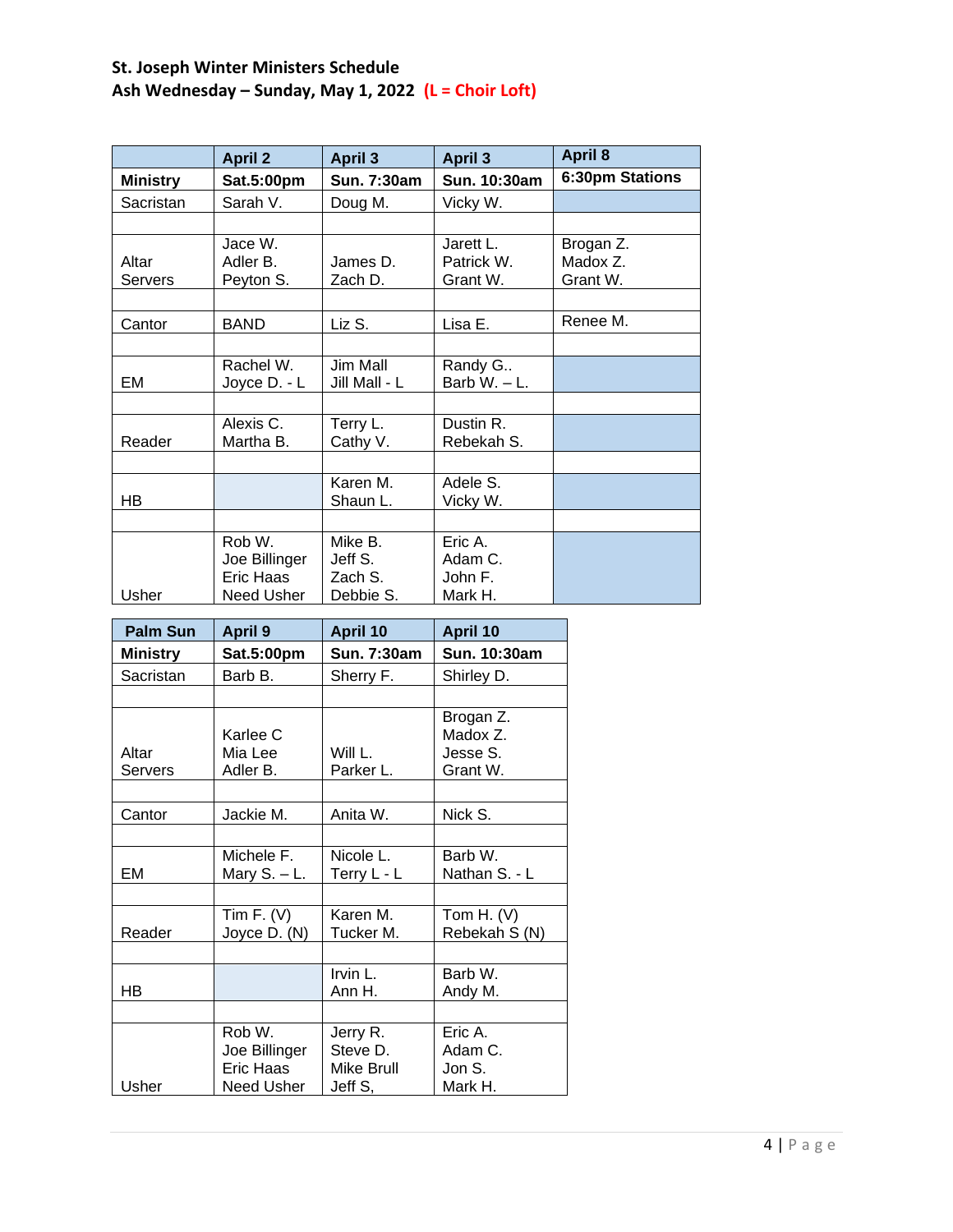| <b>Holy Week</b> | <b>April 14</b>                                          | April 15                         | April 15                                    |
|------------------|----------------------------------------------------------|----------------------------------|---------------------------------------------|
| <b>Ministry</b>  | <b>Holy Thursday</b><br>7:00pm                           | <b>Stations</b><br>12:05pm       | <b>GF Service</b><br>3:00pm                 |
| Sacristan        | Sara V.                                                  |                                  | Sherry F.                                   |
|                  |                                                          |                                  |                                             |
|                  | Adler B.                                                 |                                  |                                             |
| Altar<br>Servers | Luke R.<br>Jace W.<br>Blaise S.<br>Heuer B.<br>Gordan S. | Carson P.<br>Caden P.<br>Paul S. | Nash D.<br>Jesse S.<br>Blaise S.<br>Evan S. |
|                  |                                                          |                                  |                                             |
| Cantor           | Katy W.                                                  | Krysten E.                       | Choir                                       |
|                  |                                                          |                                  |                                             |
| EM               | Dorothy S.<br>Joyce D - L                                |                                  | Jeanne R.<br>Nathan S - L                   |
|                  |                                                          |                                  |                                             |
| Reader           | Ann H.<br>Brenda H.                                      |                                  | Tucker M. (V)<br>Joyce D. (N)               |
|                  |                                                          |                                  |                                             |
| Usher            | Jon S.<br>Steve D.<br>Rob W.<br>Mark H.                  |                                  | Don D.<br>Mike B.<br>Leon R.<br>Jeff S.     |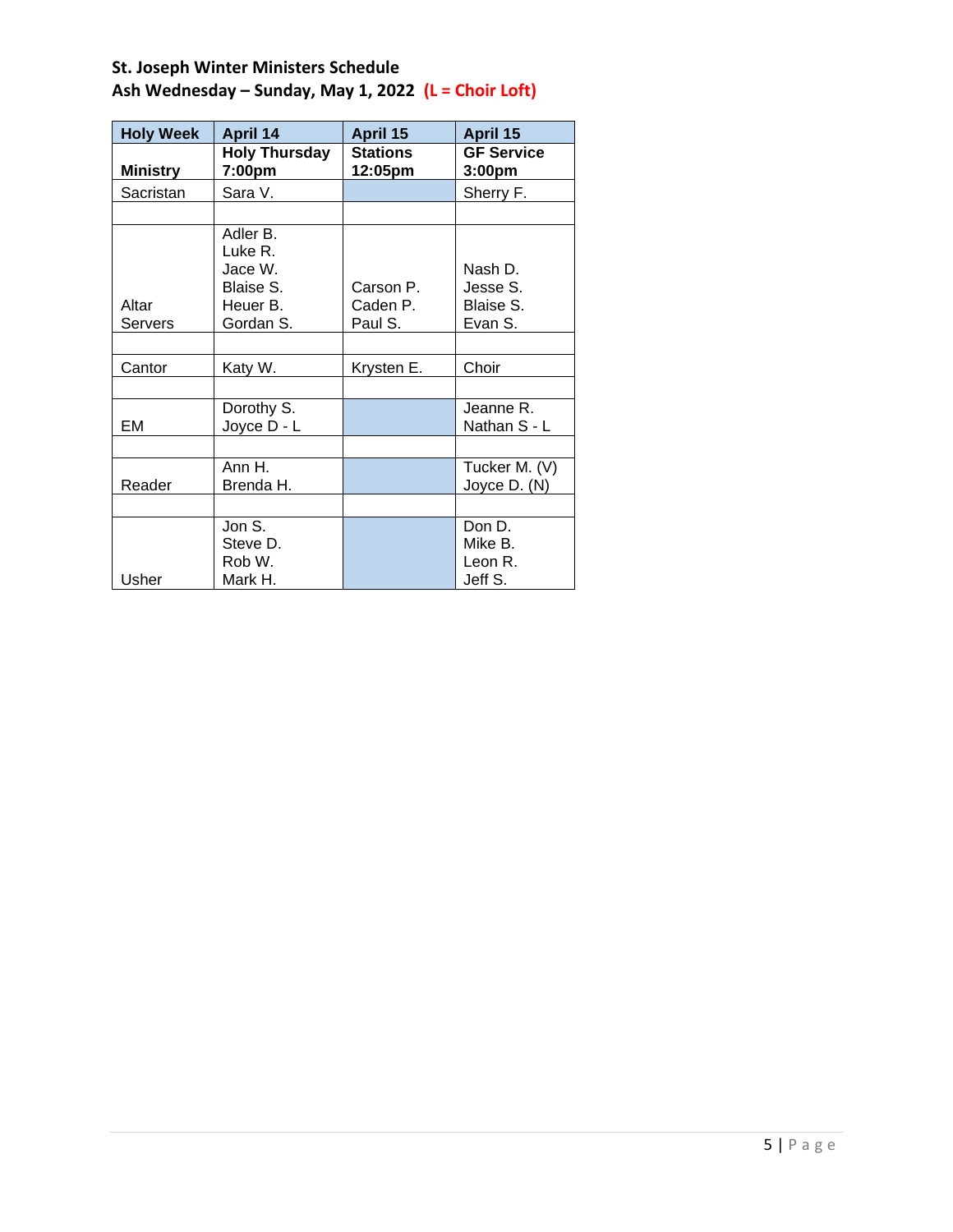| <b>EASTER</b>   | April 16          | <b>April 17</b>     | <b>April 17</b>  |
|-----------------|-------------------|---------------------|------------------|
| <b>Ministry</b> | Sat.8:30pm        | Sun. 7:30am         | Sun. 10:30am     |
| Sacristan       | Sherry F.         | Kevin A.            | Vicky W.         |
|                 |                   |                     |                  |
|                 | Carson P.         |                     |                  |
|                 | Caden P.          |                     |                  |
|                 | Jace W.           |                     | Caroline P.      |
|                 | Grant W.          | Blaise S.           | Nash D.          |
| Altar           | Patrick W.        | Even S.<br>Hanna F. | Kenneth W.       |
| Servers         | Luke Rome         |                     | Jesse S.         |
|                 |                   |                     |                  |
| Cantor          | Choir             | Renee M.            | Choir            |
|                 |                   |                     |                  |
|                 | Rachel W.         | Jeanne R.           | Carolyn H.       |
| EM              | Allen S.- L       | Michael S. - L      | Dorothy S. - L.  |
|                 |                   |                     |                  |
|                 | Joyce D.          |                     |                  |
|                 | Tim F.            | Allen S.            | Kim S.           |
| Reader          | Brenda L.         | Laura S.            | Dustin R.        |
|                 |                   |                     |                  |
|                 |                   | Ann $H.$            | <b>Troy Haas</b> |
| HB              |                   | Irvin L.            | Adele S.         |
|                 |                   |                     |                  |
|                 | Steve D.          | Zach S.             | Eric A.          |
|                 | Mike B.           | Debbie S.           | Adam C.          |
|                 | Rob W.            | Joe D.              | Jon S.           |
| Usher           | <b>Need Usher</b> | Bruce G.            | Mark H.          |